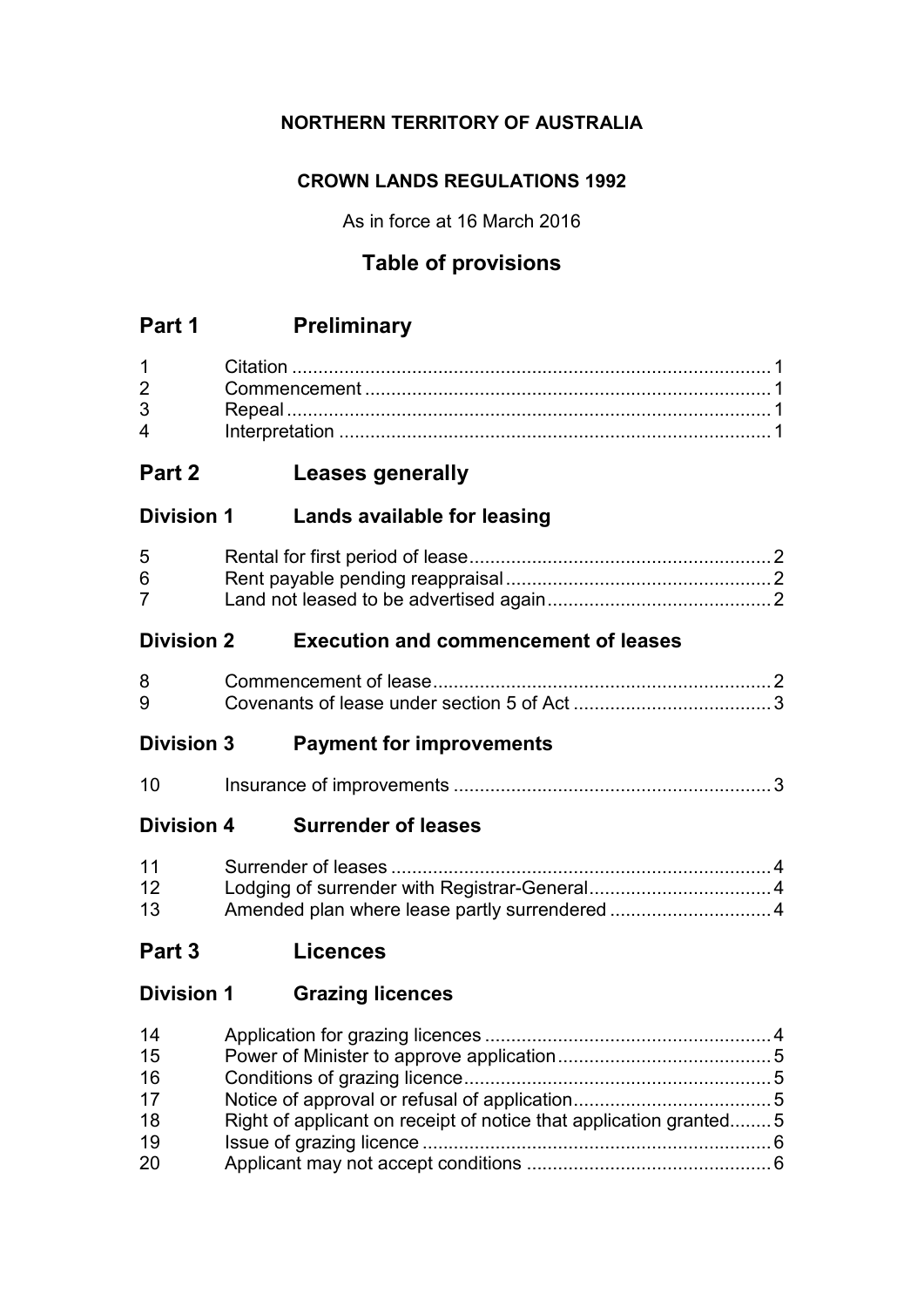| 21 |                                                                     |  |
|----|---------------------------------------------------------------------|--|
| 22 |                                                                     |  |
| 23 |                                                                     |  |
| 24 |                                                                     |  |
| 25 | Holder of grazing licence may apply for grant of further licence  7 |  |
|    |                                                                     |  |

**Division 2 Occupation licences**

# **Division 3 Miscellaneous licences**

| 38 |                                                          |  |
|----|----------------------------------------------------------|--|
| 39 |                                                          |  |
| 40 |                                                          |  |
| 41 |                                                          |  |
| 42 |                                                          |  |
| 43 |                                                          |  |
| 44 |                                                          |  |
| 45 | Return of material taken under miscellaneous licence  12 |  |
| 46 |                                                          |  |
| 47 |                                                          |  |
| 48 |                                                          |  |

# **Part 4 Estates in fee simple**

| 50 |  |
|----|--|
| 51 |  |
| 52 |  |

# **Part 5 Miscellaneous**

| 53 |  |
|----|--|
| 54 |  |

# **ENDNOTES**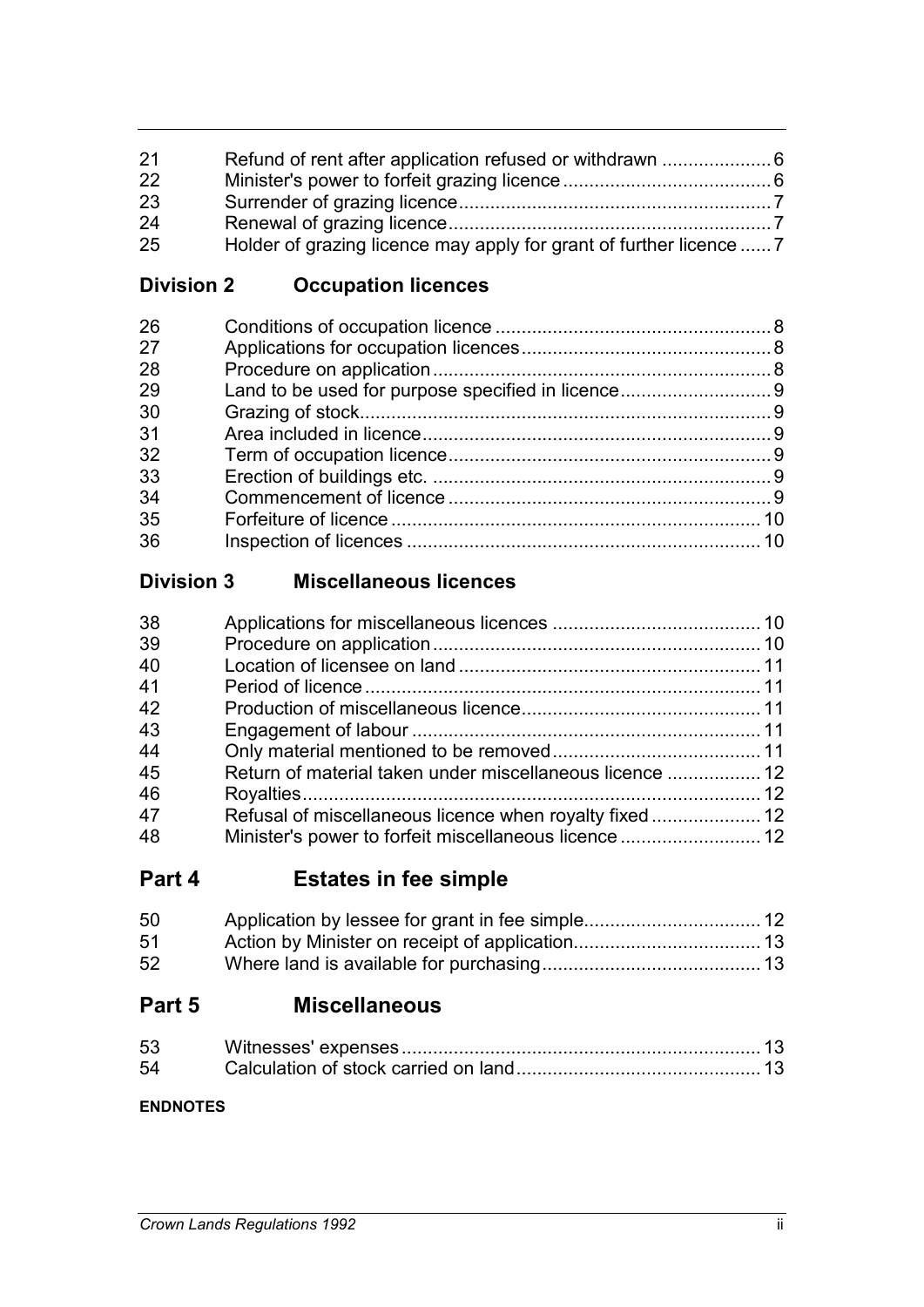# **NORTHERN TERRITORY OF AUSTRALIA**

As in force at 16 March 2016 \_\_\_\_\_\_\_\_\_\_\_\_\_\_\_\_\_\_\_\_

\_\_\_\_\_\_\_\_\_\_\_\_\_\_\_\_\_\_\_\_

# **CROWN LANDS REGULATIONS 1992**

#### **Regulations under the** *Crown Lands Act 1992*

# **Part 1 Preliminary**

#### **1 Citation**

These Regulations may be cited as the *Crown Lands Regulations 1992*.

#### **2 Commencement**

These Regulations shall come into operation on the commencement of the *Crown Lands Act 1992*.

#### **3 Repeal**

The *Crown Lands Regulations 1931* in force immediately before the commencement of these Regulations are repealed.

#### **4 Interpretation**

(1) In these Regulations, unless the contrary intention appears:

*agent* means a person duly appointed in writing by a person to act as that person's representative.

*applicant* means a person who has made an application under the Act.

*cattle* includes camels, horses, asses, mules, bullocks, cows, bulls, and foals and calves over 6 months old.

*grazing licence* means a licence under section 88 of the Act.

*lease* means a lease under the Act.

*licence* means a licence under the Act.

*miscellaneous licence* means a licence under section 91 of the Act.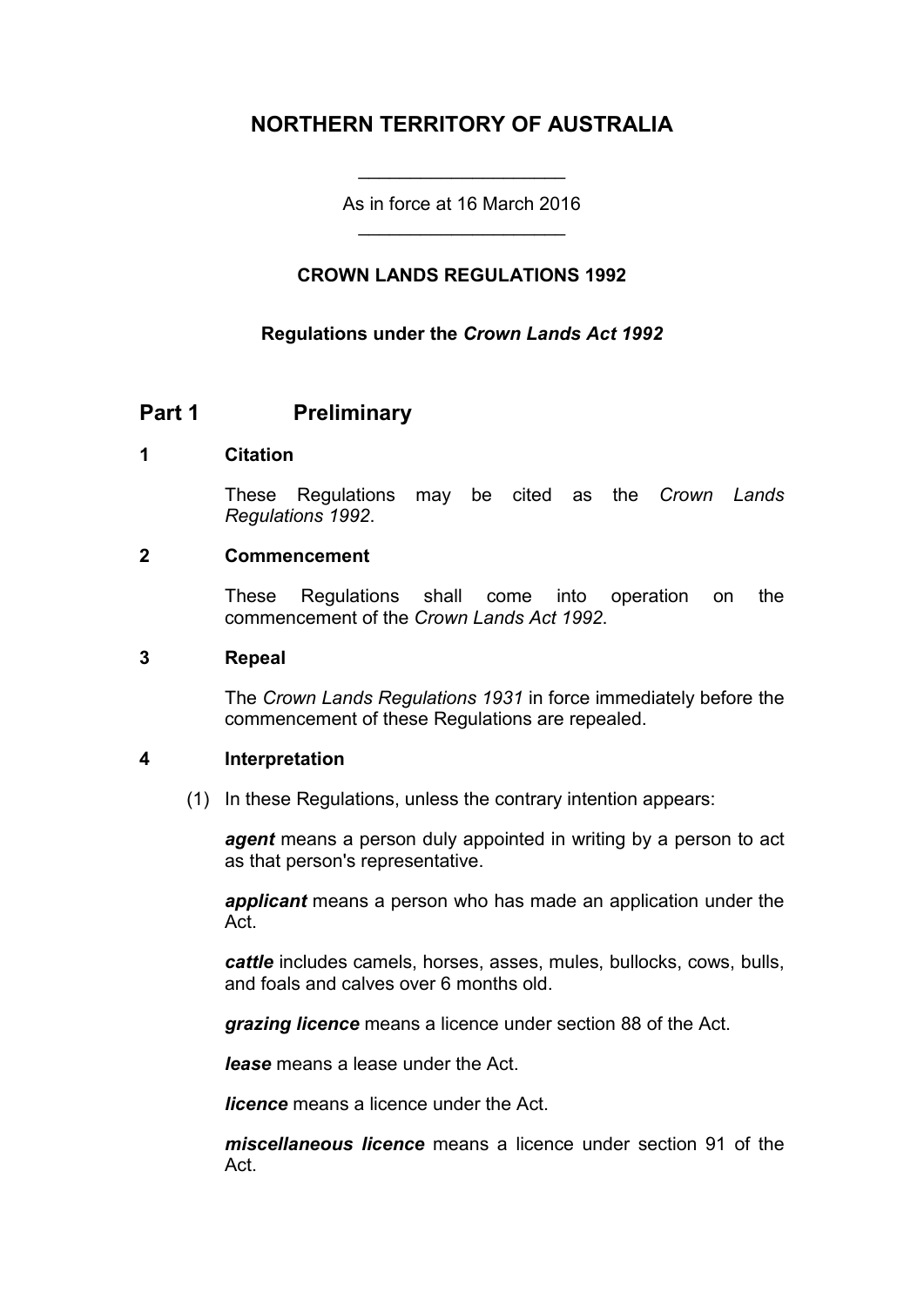*occupation licence* means a licence under section 90 of the Act.

*stock* includes cattle, sheep, goats and pigs.

(2) A reference in these Regulations to a form by number is a reference to a form so numbered in the Schedule.

# **Part 2 Leases generally**

## **Division 1 Lands available for leasing**

#### **5 Rental for first period of lease**

Where the Minister determines under section 28(1) of the Act that no rent is payable in respect of the first 10 years of a lease the Minister may also determine, for the purposes of section 50 of the Act, that the lease is a lease subject to reappraisement of rent and that that section shall apply as if the Minister had fixed rent payable in respect of the first 10 years of the lease.

#### **6 Rent payable pending reappraisal**

Where, under section 50 of the Act, the reappraisal of rent payable under a lease has been deferred, rent in respect of the lease, if any, shall continue to be payable at the same rate as was payable during the immediately preceding 10 year period of the lease until the reappraisal, notwithstanding that that 10 year period has expired.

#### **7 Land not leased to be advertised again**

Any Crown land that has been advertised in the *Gazette* as available for leasing and that is not the subject of a grant of a lease by the Minister shall remain open for leasing as so advertised unless withdrawn or again advertised by notice in the *Gazette* setting out the conditions for leasing.

## **Division 2 Execution and commencement of leases**

## **8 Commencement of lease**

Subject to a specific provision contained in a lease, a lease commences on the date of its registration by the Registrar-General.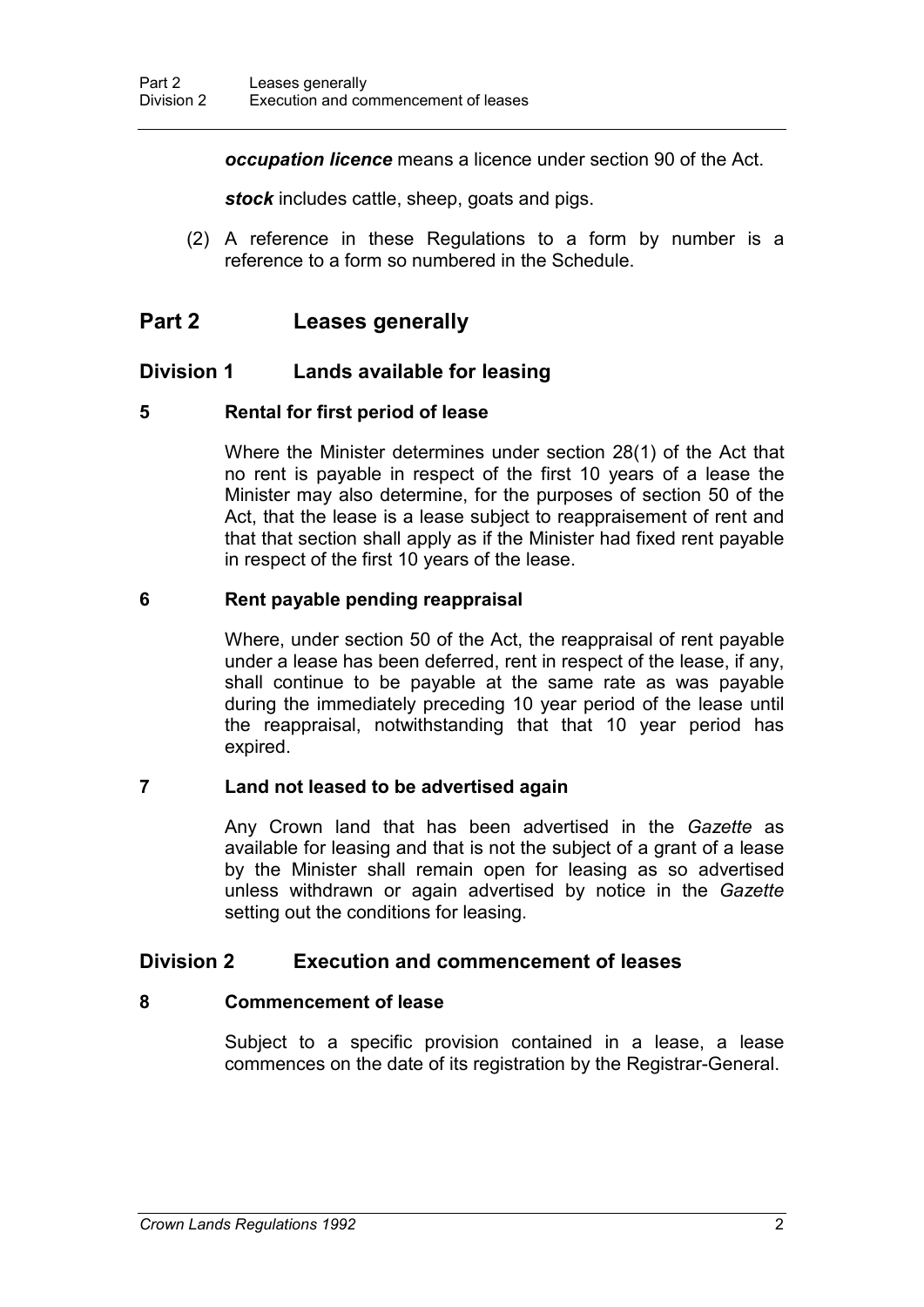#### **9 Covenants of lease under section 5 of Act**

A lease granted under section 5 of the Act shall contain the following covenants, conditions and provisions:

- (a) a covenant for the prompt payment of the rent reserved by the lease;
- (b) a condition that the lessee will pay all rates, charges and assessments made, levied, imposed or issued in respect of the leased land whether those rates, charges or assessments are payable at law by the lessee or by the Territory;
- (c) a covenant for the maintenance and delivery up of the premises in good and tenantable repair, fair wear and tear and damage by fire, flood, lightning, storm, tempest and earthquake excepted;
- (d) a covenant that the lessee will not assign, sublet or underlease the premises without the consent of the Minister; and
- (e) a provision for the determination of the lease on 14 days notice.

## **Division 3 Payment for improvements**

#### **10 Insurance of improvements**

- (1) Where the lessee is allowed to pay for improvements by instalments, it is a covenant of his or her lease that the lessee insures from the commencement of the lease, and keeps insured until he or she has made payment in full for the improvements, in the full value thereof against fire, storm, flood or other event, with an insurance office approved by the Minister, all such improvements which are liable to be destroyed or damaged.
- (2) Any such insurance shall be in the joint names of the lessee and the Minister.
- (3) The lessee shall lodge the policy of every such insurance with the Minister within 30 days after the issue thereof.
- (4) The lessee shall forward to the Minister the receipts for the premiums payable in respect of every such policy within 30 days after they are due.
- (5) All sums of money received under any such insurance shall be laid out in reinstating the improvements in respect of which the insurance is received.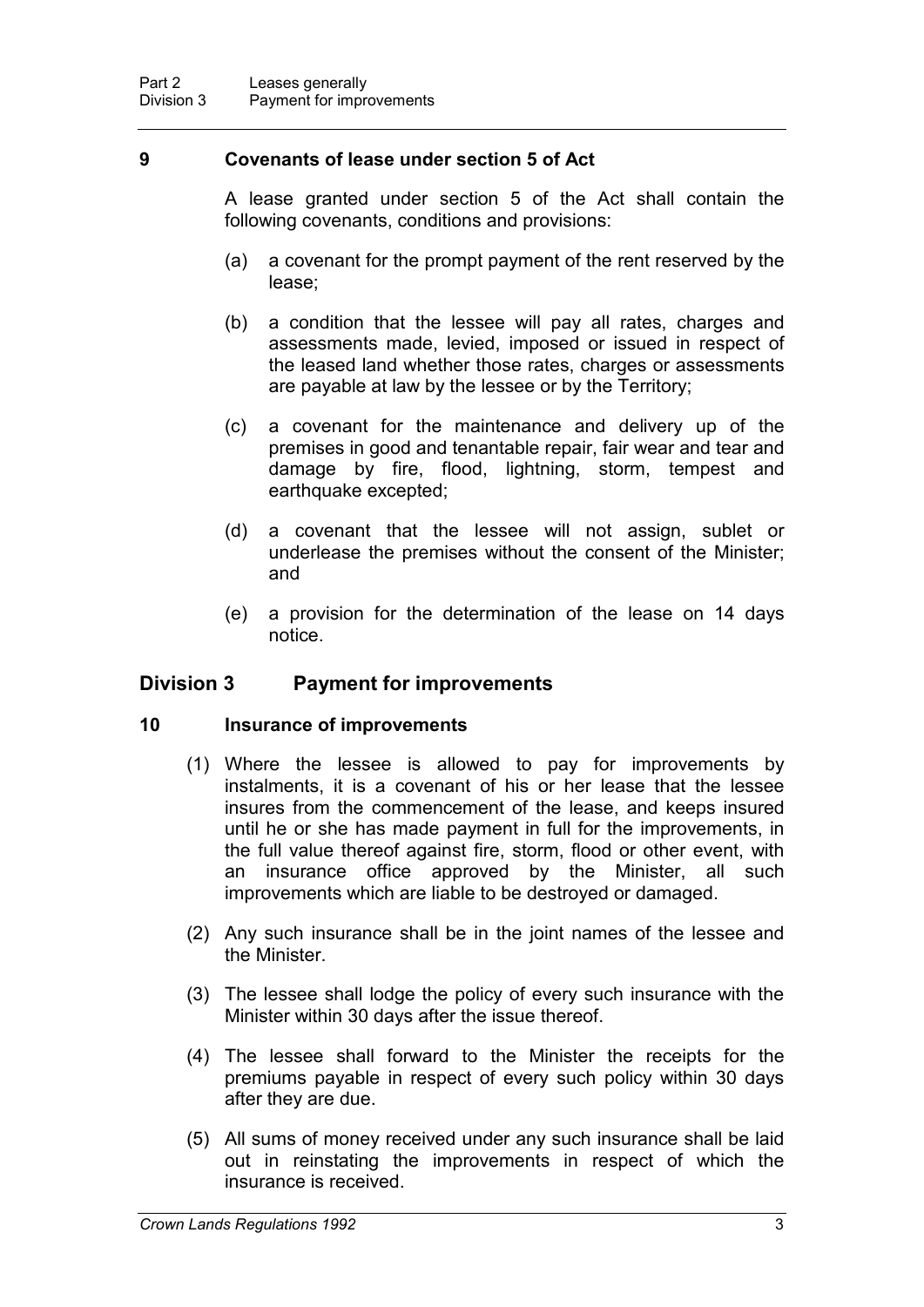# **Division 4 Surrender of leases**

#### **11 Surrender of leases**

For section 27(f) of the Act, the surrender of a lease or part of a lease must be in the appropriate form and must be given to the Minister for the Minister's acceptance, together with the prescribed fee.

#### **12 Lodging of surrender with Registrar-General**

On acceptance of a surrender of a lease, or part of a lease, the Minister shall cause the form of surrender to be lodged with the Registrar-General for registration.

#### **13 Amended plan where lease partly surrendered**

When a lease has been partly surrendered the Minister shall cause to be prepared a new plan delineating the amended boundaries of the lease and shall cause a copy of that plan to be lodged with the Registrar-General for registration under the *Land Title Act 2000*.

# **Part 3 Licences**

## **Division 1 Grazing licences**

#### **14 Application for grazing licences**

- (1) An application for a grazing licence shall be made in writing to the Minister and shall be signed by either the applicant or his or her agent.
- (2) An application for a grazing licence shall set out:
	- (a) the full name and address of the applicant;
	- (b) the occupation of the applicant; and
	- (c) the situation, description and area of land in respect of which the application is made.
- (3) An applicant shall forward with his or her application:
	- (a) the prescribed application fee; and
	- (b) the amount payable as rent under subregulation (4).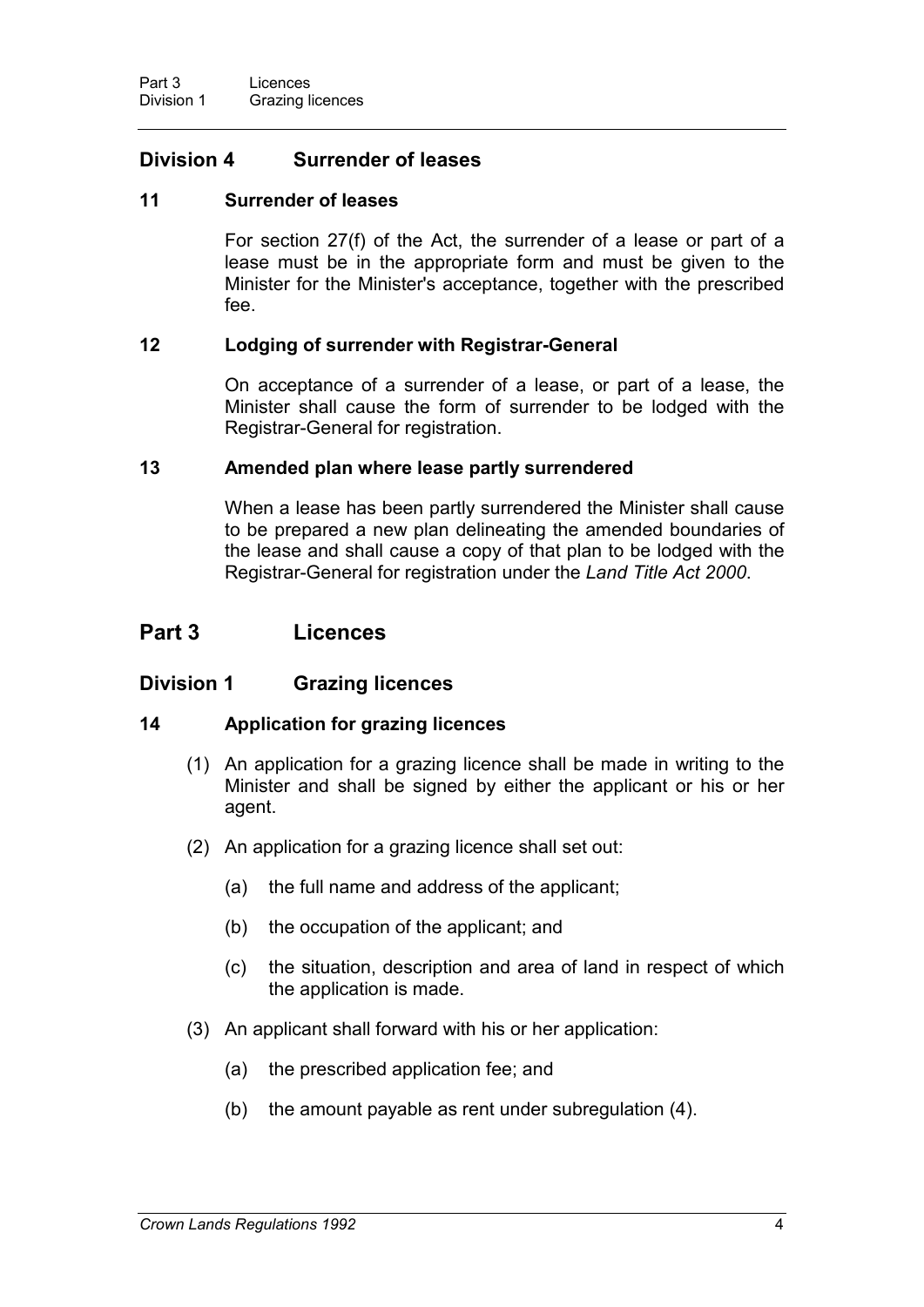(4) The amount payable as rent shall be \$500 for the 12 month period of the licence commencing on the day on which the grazing licence is issued pursuant to regulation 19.

## **15 Power of Minister to approve application**

- (1) Where a person applies for a grazing licence the Minister may:
	- (a) approve the application;
	- (b) refuse the application; or
	- (c) return the application for amendment in such manner as specified by the Minister.
- (2) If an application referred to in subregulation (1)(c) is amended in the manner so specified and returned to the Minister, the Minister shall approve the application.

#### **16 Conditions of grazing licence**

Where the Minister approves an application for a grazing licence, the Minister:

- (a) shall include a condition in the licence prescribing the maximum number and type of stock which may be depastured on the land in respect of which the licence is granted; and
- (b) may include any other conditions in the licence which the Minister may think necessary or desirable in any particular case.

## **17 Notice of approval or refusal of application**

- (1) Where the Minister approves or refuses an application for a grazing licence, the Minister shall forthwith notify the applicant in writing accordingly.
- (2) The Minister shall, when notifying an applicant under subregulation (1) that his or her application for a grazing licence has been approved, specify in the notification the conditions referred to in regulation 16.

## **18 Right of applicant on receipt of notice that application granted**

(1) Where an applicant receives a notice under regulation 17 that his or her application has been approved the applicant is entitled, subject to the conditions set out in the notice, to graze stock on the land in respect of which the application was made.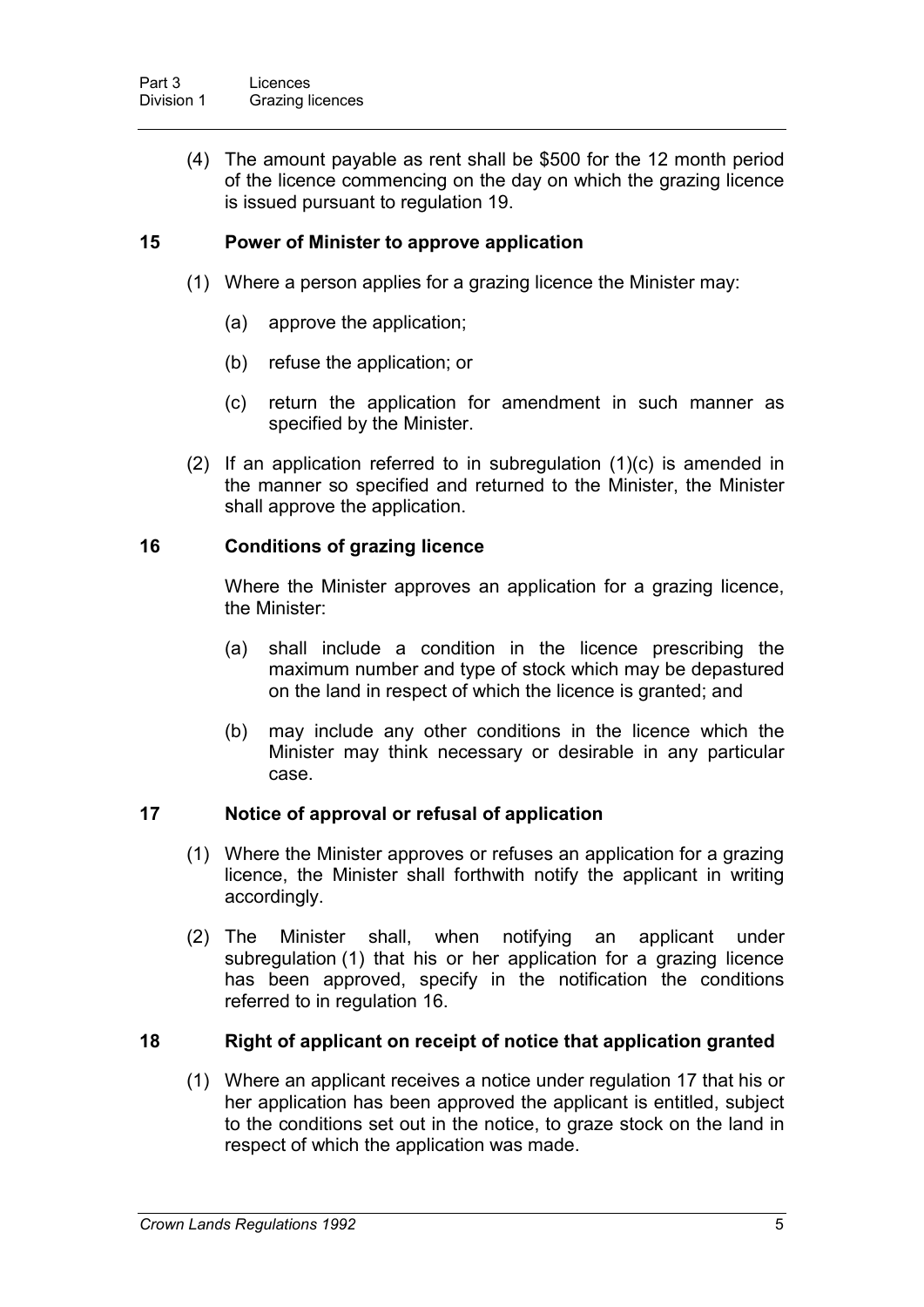(2) A person who commences to graze stock on the land in accordance with subregulation (1) shall be deemed to have accepted a licence upon the conditions set out in the notice.

## **19 Issue of grazing licence**

- (1) The Minister shall, as soon as practicable after the Minister has notified the applicant that his or her application has been approved, issue to the applicant a grazing licence.
- (2) A grazing licence shall:
	- (a) be in a form approved by the Minister;
	- (b) specify the conditions of the licence; and
	- (c) be for a period of 12 months as specified on the licence.

#### **20 Applicant may not accept conditions**

Subject to regulation 18(2), an applicant may, within 30 days after the date of receipt of a notification under regulation 17(1) that his or her application has been approved, inform the Minister in writing that he or she is not prepared to accept a grazing licence which includes all or any of the conditions set out in the notification, and his or her application shall, on receipt of the notice, be deemed to have been withdrawn.

#### **21 Refund of rent after application refused or withdrawn**

Where an application for a grazing licence is refused or withdrawn, the amount of the first year's rent lodged with the application shall be refunded to the applicant.

#### **22 Minister's power to forfeit grazing licence**

- (1) Where the holder of a grazing licence has failed to comply with a condition of the licence, the Minister may:
	- (a) by notice in writing to the holder of the licence, direct him or her to comply with the conditions of the licence:
		- (i) forthwith; or
		- (ii) within a period specified in the notice; or
	- (b) by notice published in the *Gazette*, forfeit the licence.
- (2) If the holder of a grazing licence fails to comply with a notice under subregulation (1)(a) the Minister may, by notice published in the *Gazette*, forfeit the licence.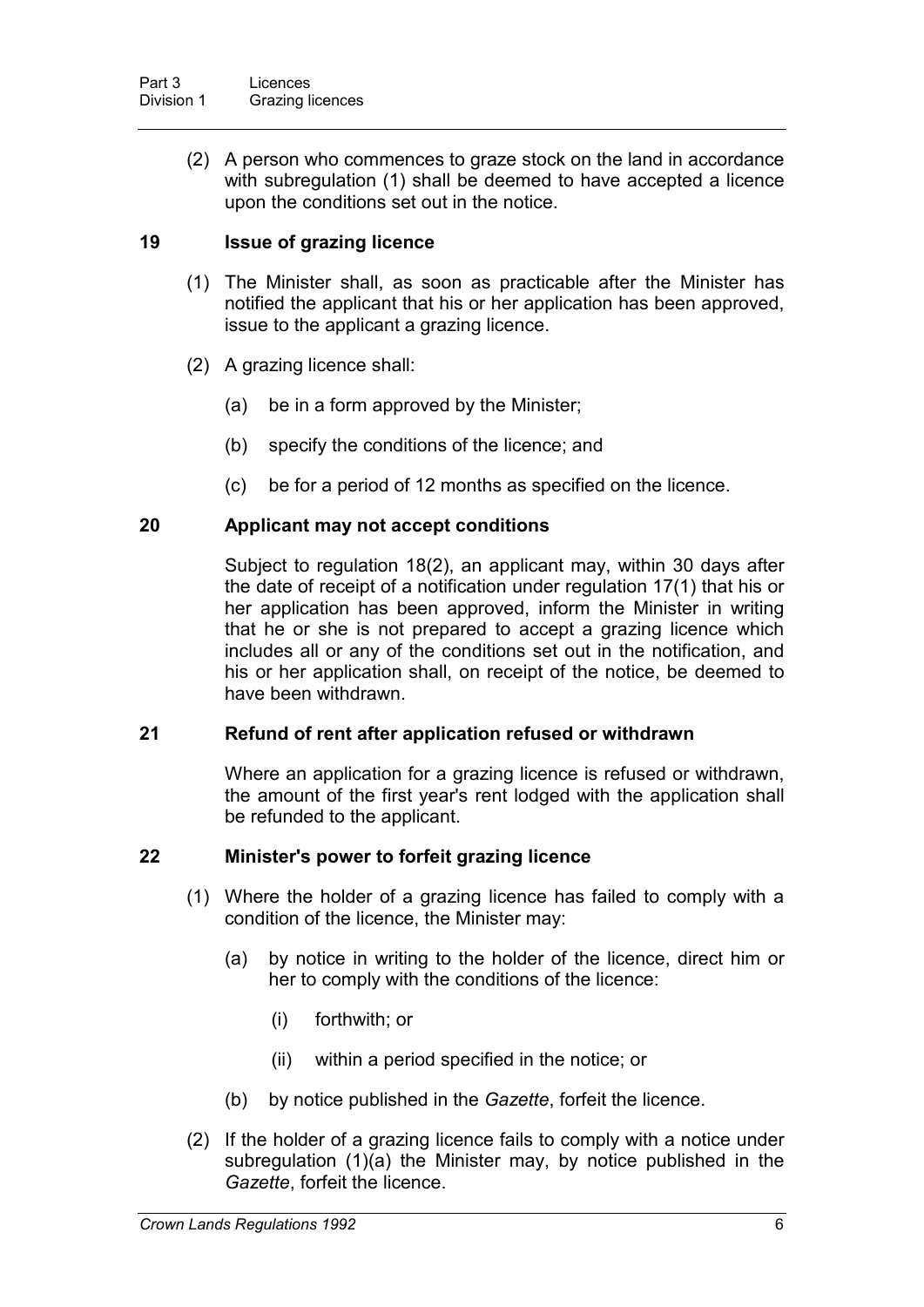### **23 Surrender of grazing licence**

- (1) The holder of a grazing licence may, by notice in writing, surrender the licence in respect of the land, or a part of the land, the subject of the licence.
- (2) Where a licence is surrendered under subregulation (1):
	- (a) compensation for improvements (if any) on the land; or
	- (b) a refund of any fee or rental,

is not payable to the person who held the surrendered licence.

#### **24 Renewal of grazing licence**

- (1) A grazing licence may, at the discretion of the Minister, be renewed from time to time for a period not exceeding 12 months.
- (2) The holder of a grazing licence may make application for renewal of the licence at any time within 30 days before the date of the expiry of the licence.
- (3) An application for the renewal of a grazing licence shall be accompanied by the prescribed renewal fee and the amount payable as rent under regulation 14(4).
- (4) The Minister may approve an application for the renewal of a grazing licence upon the same conditions as those to which the original licence was subject or upon other conditions or may refuse the application.
- (5) For the purposes of regulations 17, 18, 19, 20 and 21, an application for the renewal of a grazing licence shall be deemed to be an application for a grazing licence.
- (6) An official receipt showing the amount of the renewal fee payable in pursuance of subregulation (3) and the total amount of the rent payable for the whole period of the renewal shall be sufficient proof that the licence has been renewed.

#### **25 Holder of grazing licence may apply for grant of further licence**

- (1) The holder of a grazing licence may:
	- (a) re-apply for the grant of a further licence in respect of the land, or part of the land, the subject of his or her licence; or
	- (b) apply for the grant of a further licence in respect of land which includes the land the subject of his or her licence,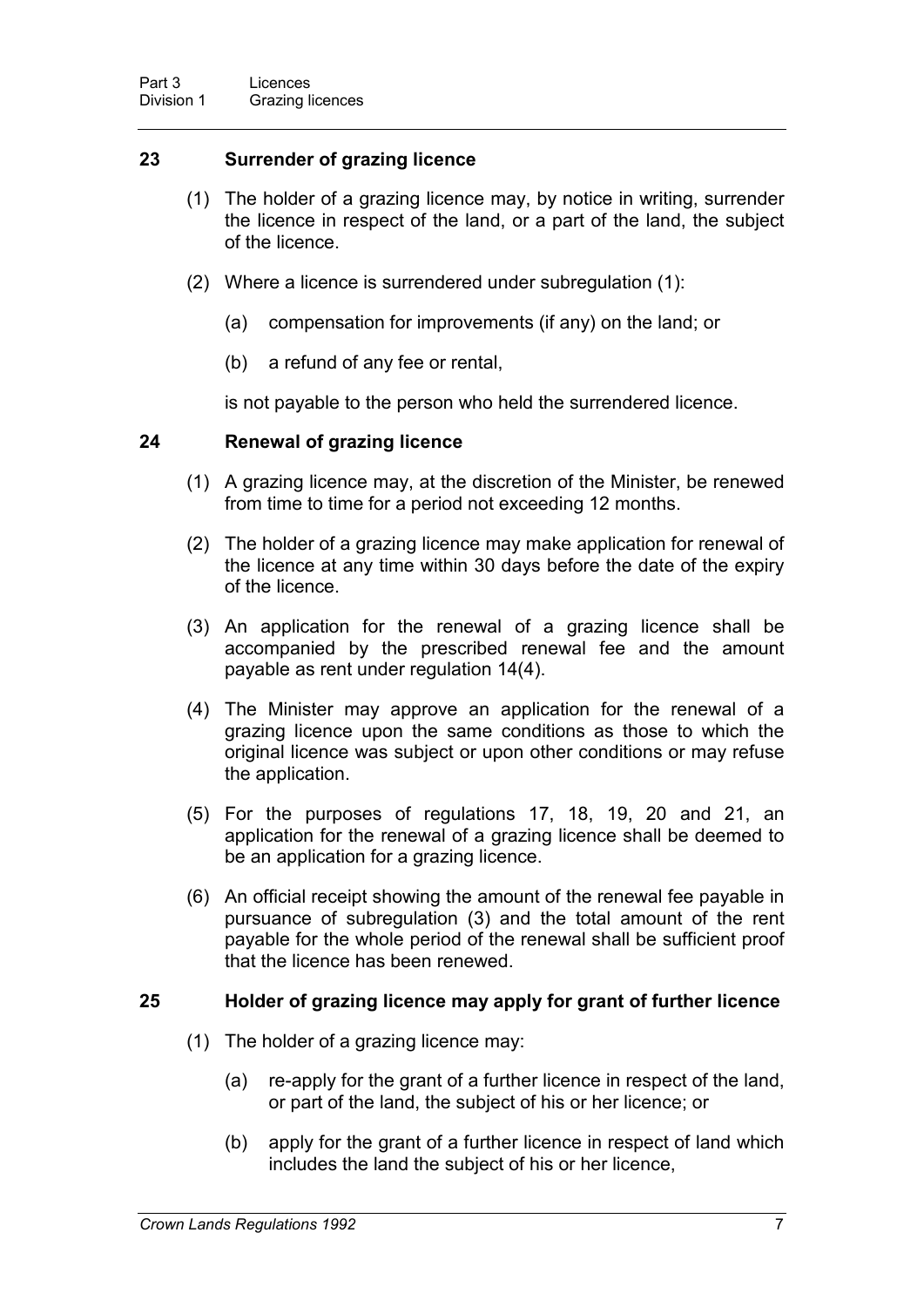at any time, but not sooner than 30 days before the date of the expiry of that licence.

(2) Where the Minister approves an application for the grant of a licence referred to in subregulation (1), the Minister may include in that licence the same conditions as in the former licence or other conditions.

## **Division 2 Occupation licences**

#### **26 Conditions of occupation licence**

Subject to the Act and these Regulations, an occupation licence may be granted on such conditions as the Minister considers necessary or desirable and are specified in the licence.

#### **27 Applications for occupation licences**

An application for an occupation licence shall be made in writing to the Minister, shall be signed by the applicant or his or her agent, and shall set out:

- (a) the full name and address of the applicant;
- (b) the occupation of the applicant;
- (c) a description of the area in respect of which the application is made; and
- (d) the purpose for which the licence is required.

#### **28 Procedure on application**

- (1) Where a person applies for an occupation licence the Minister may:
	- (a) approve the application;
	- (b) refuse the application; or
	- (c) return the application for amendment in such manner as specified by the Minister.
- (2) If an application referred to in subregulation (1)(c) is amended in the manner so specified and returned to the Minister, the Minister shall approve the application.
- (3) The Minister shall, as soon as practicable after the Minister has approved an application, issue to the applicant an occupation licence in respect of the application.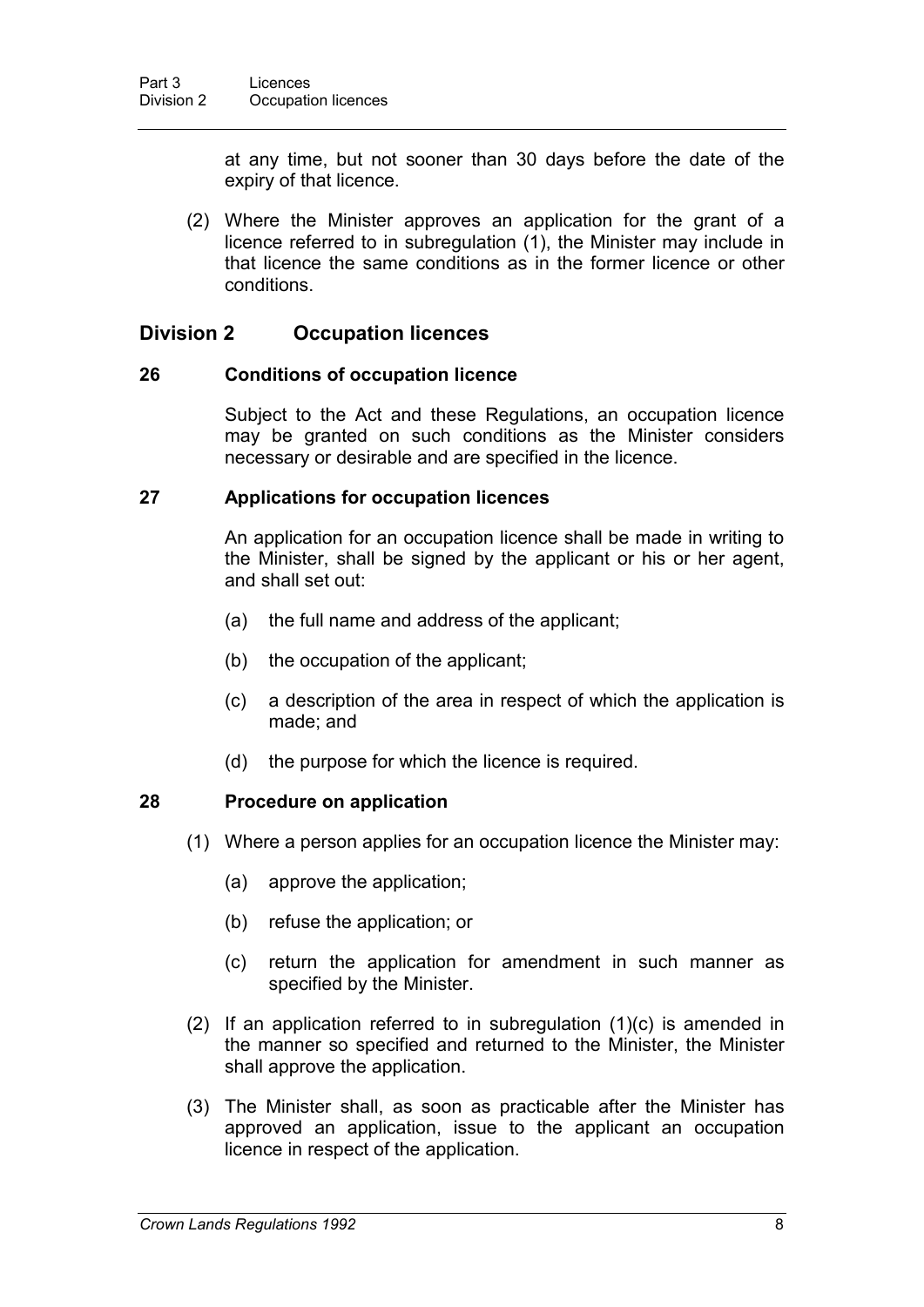#### **29 Land to be used for purpose specified in licence**

The land included in an occupation licence shall be used only for the purposes for which it is granted.

#### **30 Grazing of stock**

It is a condition of an occupation licence that the holder of the licence shall not graze stock on the land included in the licence except where the Minister, being of the opinion that the grazing of a number of stock is necessary to carry out the purposes of the licence, has granted prior permission in writing to graze that number of stock to the holder of the licence and he or she acts in accordance with the permission.

#### **31 Area included in licence**

The Minister may, in his or her discretion, fix the area to be included in an occupation licence.

#### **32 Term of occupation licence**

- (1) The term of an occupation licence must be specified in the licence and must not exceed 5 years.
- (2) The licence may from time to time be extended, but the total term of the licence must not exceed 5 years.

## **33 Erection of buildings etc.**

- (1) It is a condition of an occupation licence that the holder of the licence shall not erect or set up on the land included in the licence any building, machinery, equipment or other improvement except where the Minister, being of the opinion that such an improvement is necessary for the purposes of the licence, has granted prior permission in writing to him or her to do so.
- (2) The permission of the Minister referred to in subregulation (1) may be subject to such terms as the Minister thinks fit in relation to the taking down, removal and carrying away of the building, machinery, equipment or other improvement and the payment or otherwise of an amount to the holder of the licence as compensation for such an improvement not capable of being taken down, removed or carried away or which the Minister does not permit to be taken down, removed or carried away.

## **34 Commencement of licence**

An occupation licence shall commence on the day on which the licence is issued.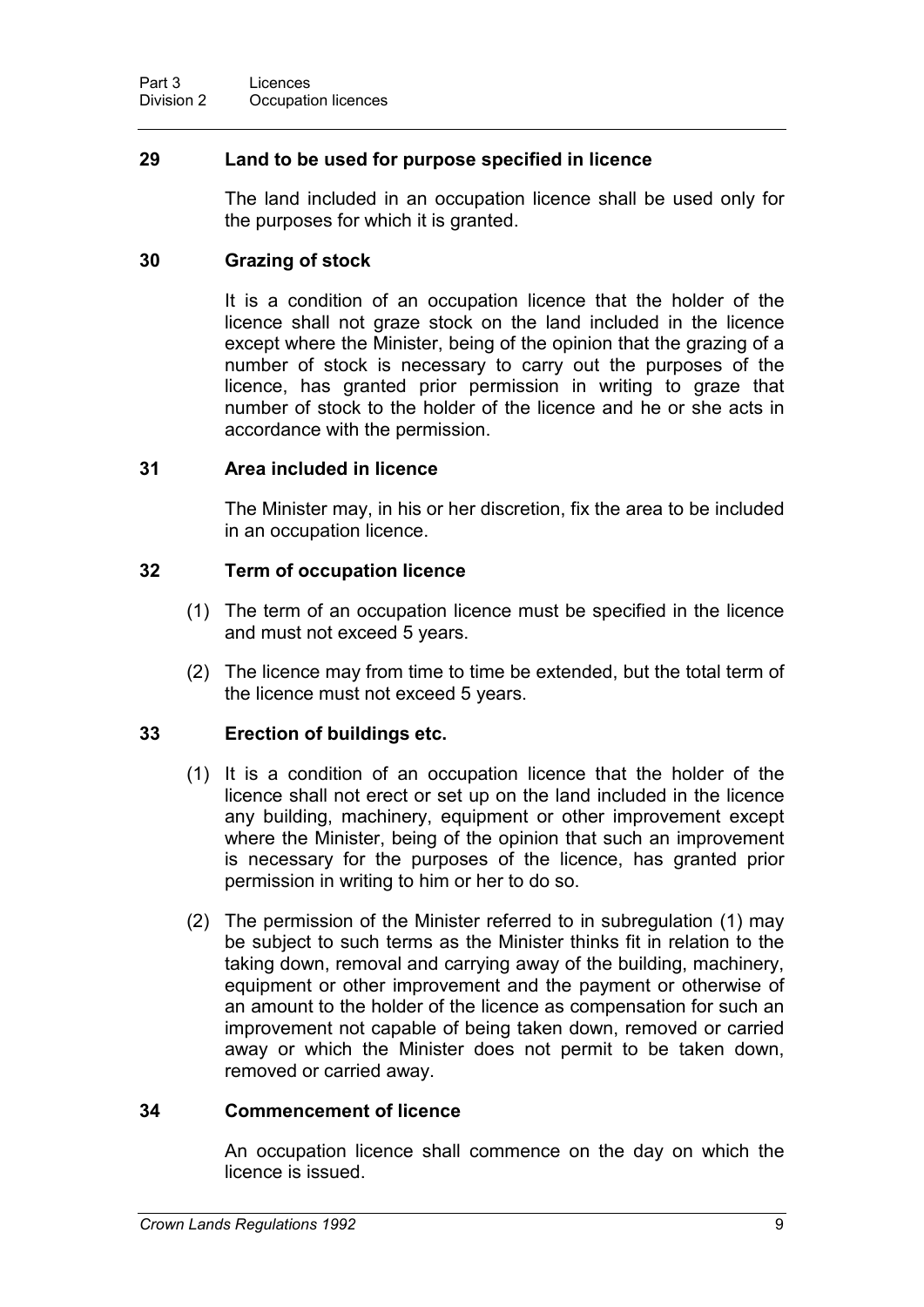#### **35 Forfeiture of licence**

Where a holder of a licence fails to comply with any term or condition of his or her licence, the Minister may inform the holder of the licence of such default and the licence shall thereupon be and become forfeited.

#### **36 Inspection of licences**

Every holder of an occupation licence shall, when requested to do so, produce his or her licence for inspection to the Minister and a holder of a licence who refuses to produce his or her licence when required under this regulation shall be liable to have that licence cancelled.

#### **Division 3 Miscellaneous licences**

#### **38 Applications for miscellaneous licences**

An application for a miscellaneous licence shall be made in writing to the Minister and shall set out:

- (a) the full name and address of the applicant;
- (b) the occupation of the applicant;
- (c) a description of the area applied for; and
- (d) the purpose for which the licence is required,

and shall be accompanied by the prescribed fee.

#### **39 Procedure on application**

- (1) Where a person makes an application for a miscellaneous licence the Minister may:
	- (a) approve the application;
	- (b) refuse the application; or
	- (c) return the application for amendment as specified by the Minister.
- (2) If the application referred to in subregulation (1)(c) is amended in the manner so specified and returned to the Minister, the Minister shall approve the application.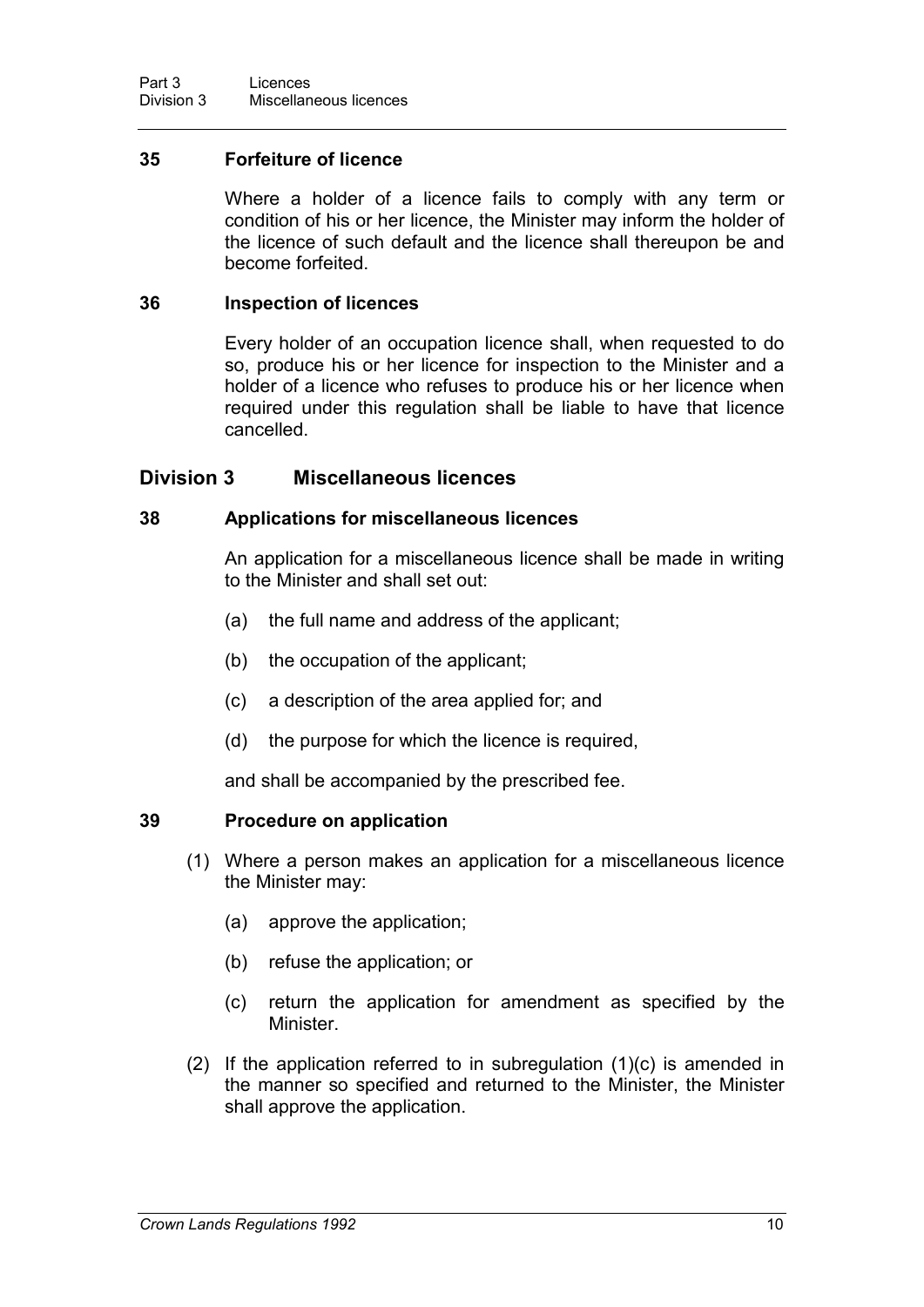(3) The Minister shall, as soon as practicable after the Minister has approved an application, issue to the applicant a miscellaneous licence in respect of the application.

#### **40 Location of licensee on land**

It is a condition of a miscellaneous licence that the holder of the licence shall not locate himself or herself on the land to which the licence relates except where the Minister, being of the opinion that location on the land is necessary to carry out the purpose of the licence, has granted prior permission in writing to the holder of the licence to do so and he or she acts in accordance with the permission.

#### **41 Period of licence**

Miscellaneous licences may be granted for terms of 3, 6 or 12 months, and shall commence on the day on which the licence is issued.

#### **42 Production of miscellaneous licence**

Where the Minister requires the holder of a miscellaneous licence to produce the licence to the Minister the holder of the licence shall forthwith produce the licence in accordance with the requirement.

#### **43 Engagement of labour**

It is a condition of a miscellaneous licence that the holder of the licence may not engage a person to provide labour for the purposes of the licence unless the holder:

- (a) gives the person a certificate containing the following details:
	- (i) the name and address of the person;
	- (ii) the licence number and date of issue of the licence;
	- (iii) the signature of the holder; and
- (b) gives the Minister a copy of the certificate.

#### **44 Only material mentioned to be removed**

The holder of a miscellaneous licence may take and remove from the land included in his or her licence only that substance or material for which the licence is issued.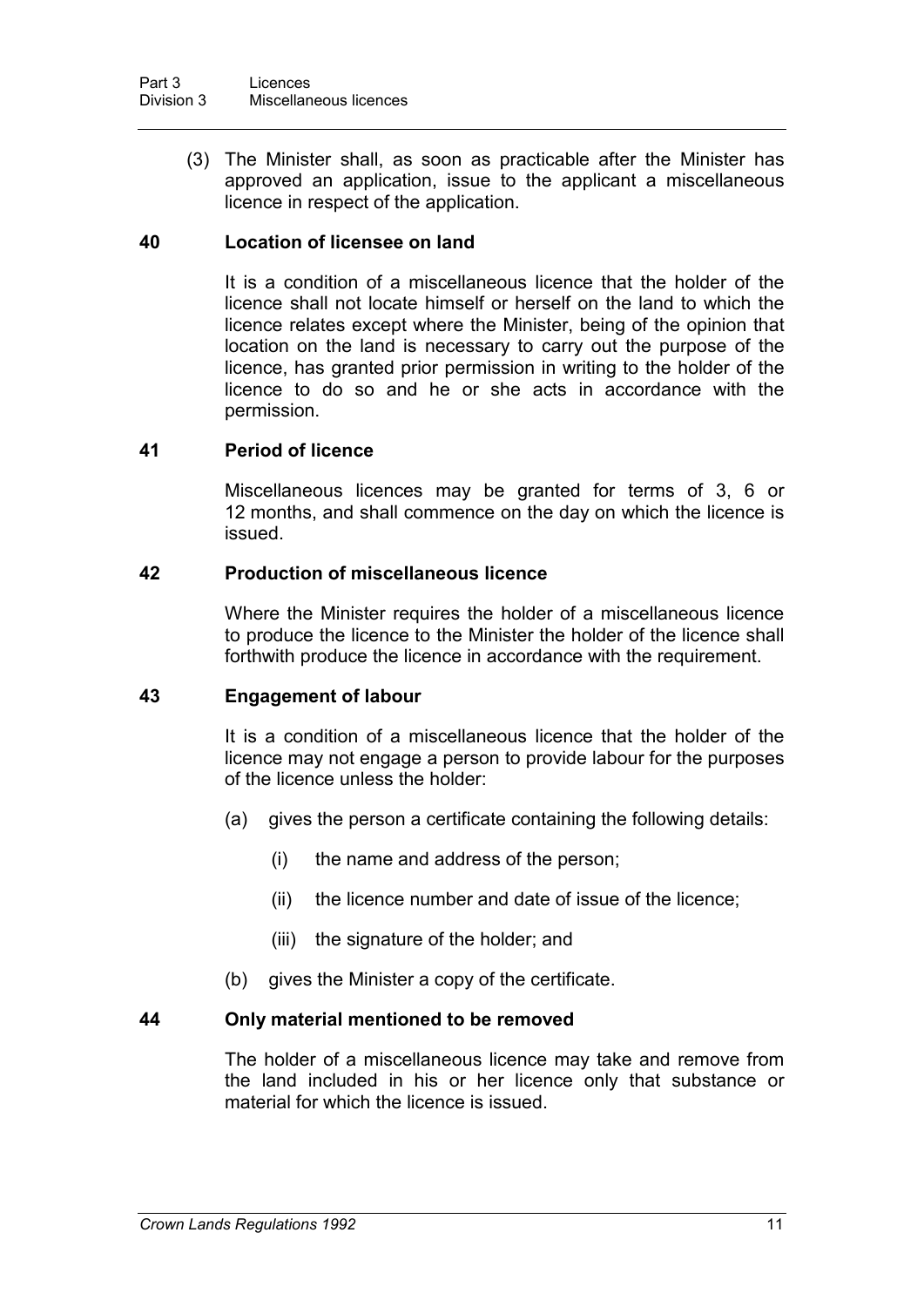#### **45 Return of material taken under miscellaneous licence**

The Minister may require the holder of a miscellaneous licence to furnish a return in such form and at such times as the Minister thinks fit setting forth the amount of material taken from the land included in the licence.

#### **46 Royalties**

The Minister may determine a royalty on the material removed from the land to which a miscellaneous licence relates, and the amount of the royalty, if any, and the time and place of payment shall be specified in the licence.

#### **47 Refusal of miscellaneous licence when royalty fixed**

Where a royalty is determined under regulation 46 in respect of a miscellaneous licence, the holder of the licence may refuse to accept the licence and the Minister shall, upon that refusal, refund to the holder of the licence the fee paid by him or her in respect of the licence.

#### **48 Minister's power to forfeit miscellaneous licence**

Where the holder of a miscellaneous licence has failed to comply with:

- (a) a condition of the licence; or
- (b) a requirement of, or under, this Division,

the Minister may, by notice in writing to the holder specifying the failure, forfeit the licence.

# **Part 4 Estates in fee simple**

#### **50 Application by lessee for grant in fee simple**

- (1) An application by a lessee for the grant of an estate in fee simple in the whole or a part of the land comprised in the lessee's lease must be made in writing to the Minister.
- (2) An estate in fee simple in part only of a lease referred to in subregulation (1) shall not be granted until the land is surveyed at the applicant's expense.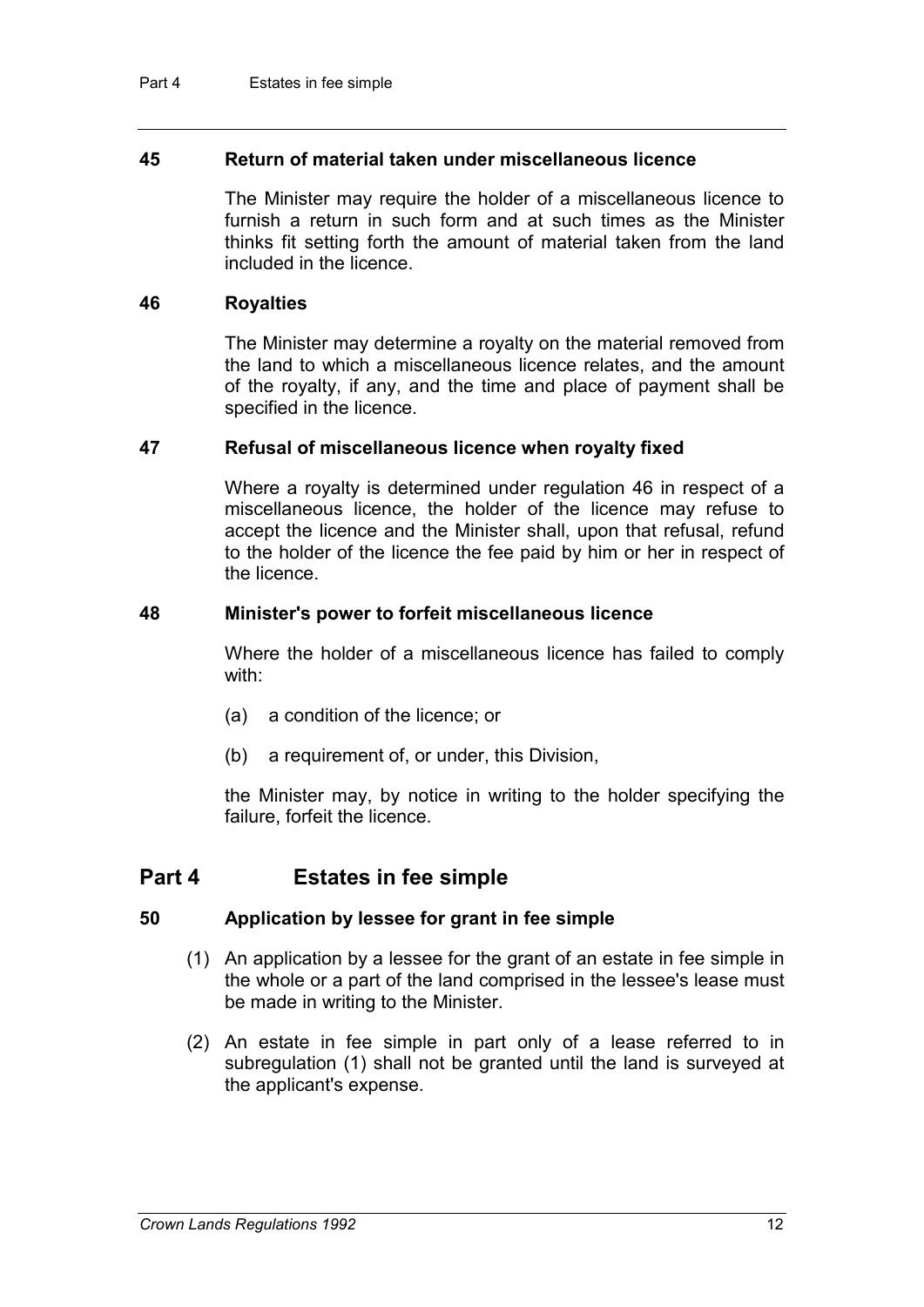#### **51 Action by Minister on receipt of application**

On receipt of an application under regulation 50 for a grant in fee simple, the Minister shall cause an inspection to be made of the area applied for and decide whether the application should be approved or refused or approved in an amended form.

#### **52 Where land is available for purchasing**

- (1) Where the Minister advertises that an estate in fee simple in Crown land is available for purchase, the Minister shall specify in the advertisement the conditions of the purchase including the amount of the deposit to be paid.
- (2) A person who makes application to the Minister to purchase an estate in fee simple advertised as available for purchase shall pay the deposit specified in the advertisement to the Minister at the time he or she makes the application.
- (3) Where the Minister does not accept a persons application to purchase referred to in subregulation (2), the amount of the deposit shall be refunded to that person.

# **Part 5 Miscellaneous**

#### **53 Witnesses' expenses**

- (1) Subject to subregulation (2), a person who is summoned by the Minister as a witness under section 98 of the Act shall be paid the same fees and expenses as that person would be entitled to receive had he or she been summoned as a witness to appear before the Supreme Court.
- (2) An employee within the meaning of the *Public Sector Employment and Management Act 1993* shall not be entitled to payment under this regulation unless that employee is on leave of absence on the day on which he or she gives evidence.

#### **54 Calculation of stock carried on land**

In calculating the number of stock carried on any land, 5 head of sheep shall, for the purposes of these Regulations, be reckoned as one head of cattle.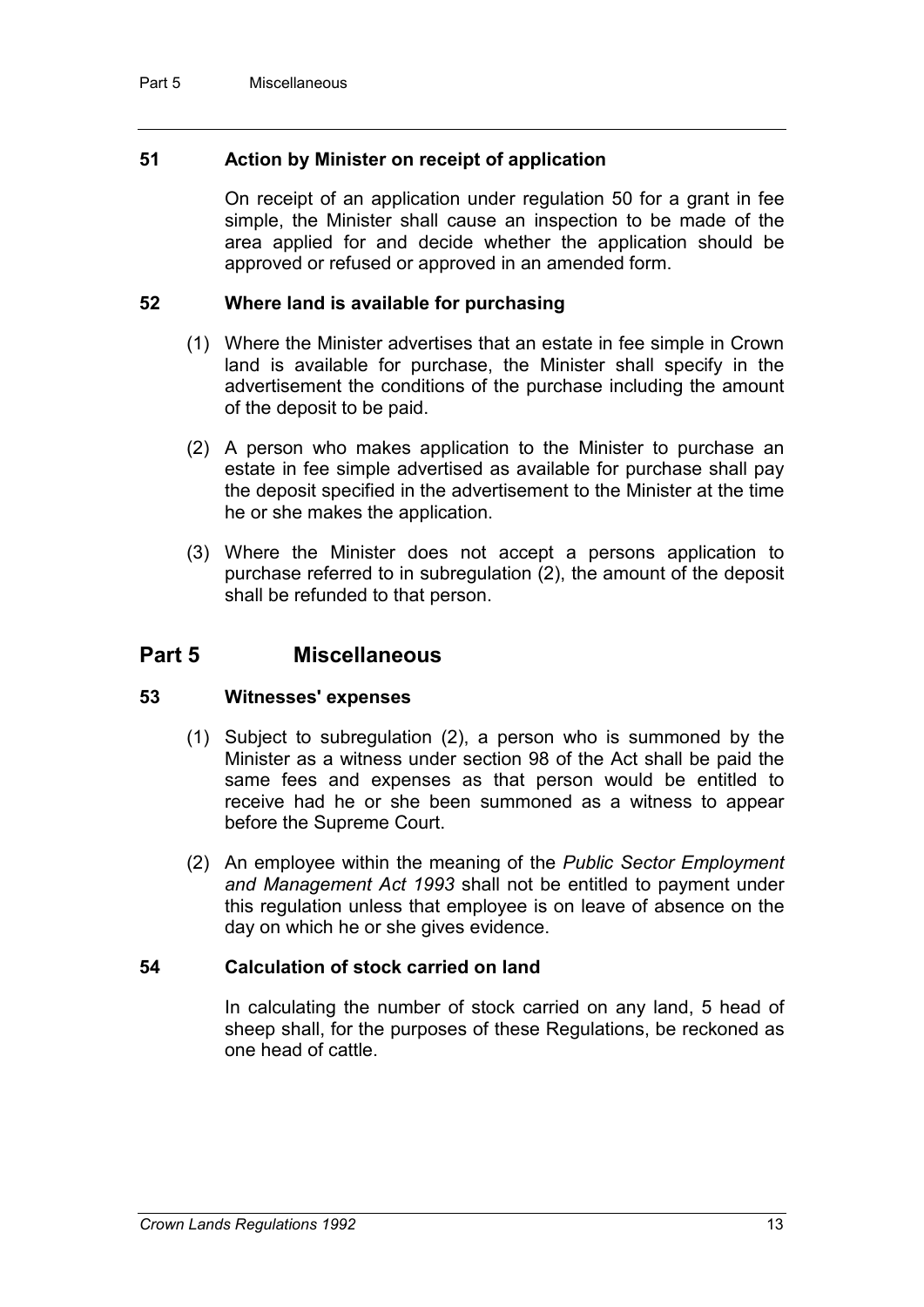#### **ENDNOTES**

**1 KEY**

Key to abbreviations

| amd = amended           |
|-------------------------|
| $app = appendix$        |
| $bl = by-law$           |
| $ch = Chapter$          |
| $cl = clause$           |
| div = Division          |
| $exp = expires/expired$ |
| $f = form$              |
| <b>Gaz = Gazette</b>    |
| hdg = heading           |
| ins = inserted          |
| It = long title         |
| nc = not commenced      |

**amd = amended od = order app = appendix om = omitted** *<u>pt</u>* **= Part**  $r$  = regulation/rule **crem** = remainder **div = Division renum = renumbered exp = expires/expired rep = repealed f = forms s = section** *Gaz* **=** *Gazette* **sch = Schedule hdg = heading sdiv = Subdivision ins = inserted SL = Subordinate Legislation lt = long title sub = substituted**

#### **2 LIST OF LEGISLATION**

#### *Crown Lands Regulations* **(SL No. 24, 1992)**

| <b>Notified</b> | 26 June 1992 |
|-----------------|--------------|
| Commenced       | 26 June 1992 |

# *Statute Law Revision Act (No. 2) 1998* **(Act No. 92, 1998)**

Assent date 11 December 1998<br>Commenced ss 7 and 11: 13 Jan Commenced ss 7 and 11: 13 January 1999 (*Gaz* G1, 13 January 1999, p 6); ss 6 and 15: 10 March 1999 (*Gaz* G9, 10 March 1999, p 2); s 3: 1 April 1999 (*Gaz* S15, 1 April 1999); s 25: 20 September 1999; rem: 11 December 1998

*Land Title (Consequential Amendments) Act 2000* **(Act No. 45, 2000)**

| Assent date | 12 September 2000     |
|-------------|-----------------------|
| Commenced   | 1 December 2000 (s 2) |

# *Statute Law Revision Act 2003* **(Act No. 12, 2003)**

| Assent date | 18 March 2003 |
|-------------|---------------|
| Commenced   | 18 March 2003 |

#### *Crown Lands Amendment Regulations 2016* **(SL No. 3, 2016)**

| Assent date | 16 March 2016 |  |
|-------------|---------------|--|
| Commenced   | 16 March 2016 |  |

#### **3 GENERAL AMENDMENTS**

General amendments of a formal nature (which are not referred to in the table of amendments to this reprint) are made by the *Interpretation Legislation Amendment Act 2018* (Act No. 22, 2018) to: rr 1, 3, 13 and 53.